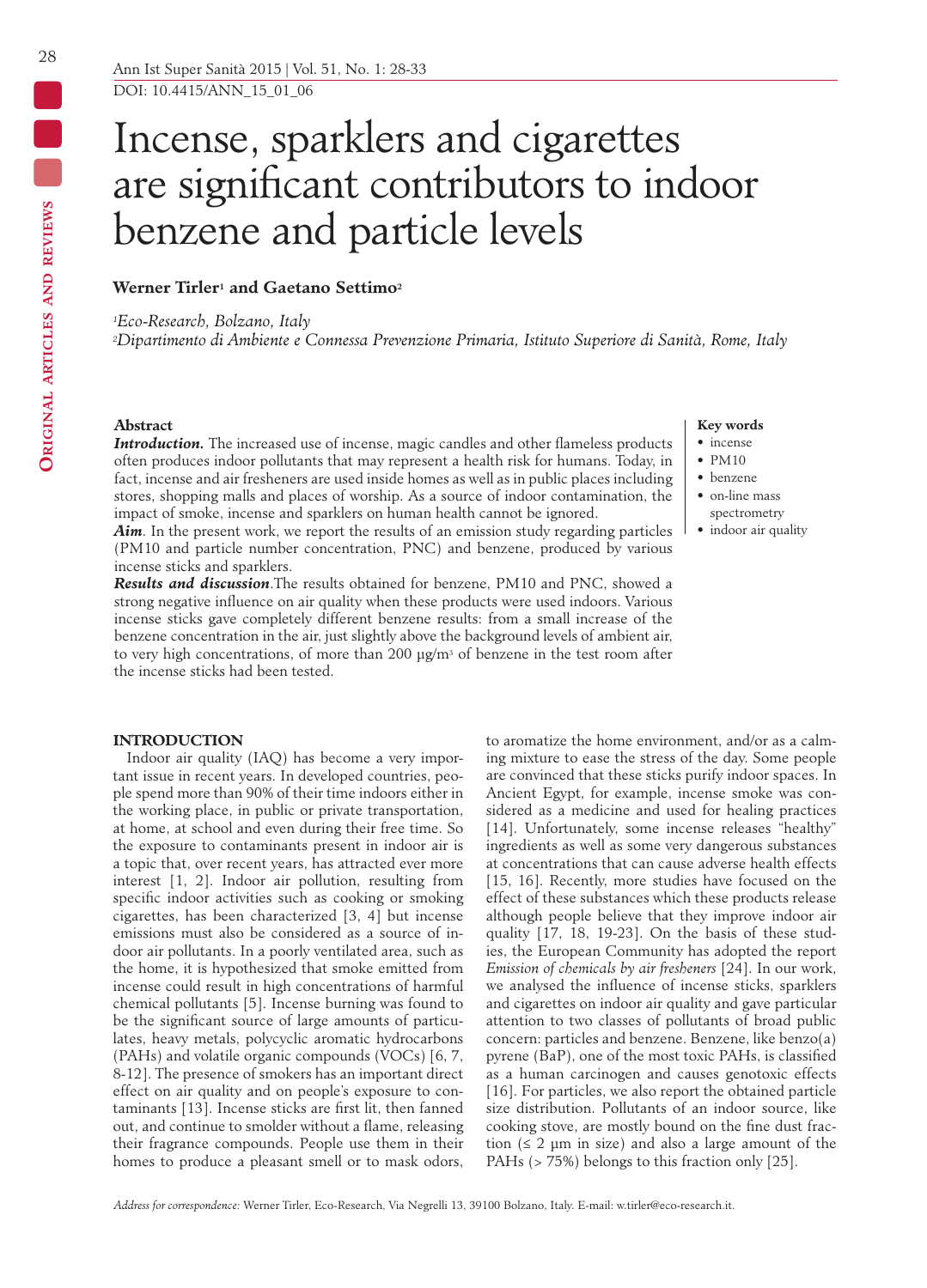# **MATERIALS AND METHODS**

Measurements were performed in a room with a volume of 75 m3. Before sampling, the windows were opened to allow outdoor air to enter, then measurements began. Several different kinds of incense sticks were tested and several test runs were performed for every kind of incense. Sticks from the same packet often varied considerably in thickness and weight and, so, to improve the repeatability of the tests, two sticks (or two sparklers) were lit. We did not perform different experiments with single sticks and mediate the measurement results. The reported measurement results are the time course of the concentration we obtained in the indoor air, when two sticks or two sparklers were lit together. A person smoked two cigarettes in the room and the results were compared with the incense emission test runs. The average temperature of the room was 26 °C and the relative humidity was 60%. Incense sticks and sparklers were put on a working bench in a way that the emissions started at 1 m above ground level and placed in the middle of the room. The measurement equipment was placed on a bench at 1 m distance from the wall, in the same position where usually a person is working, sampling 1 m above the floor and 1.5 m in horizontal distance from the emission source. After the incense was lit, the room remained closed until the end of the test. The time interval for conducting the experiments was given be the time incense sticks or sparklers needed to burn completely. Incense normally smoldered for approximately one hour. The natural air exchange rate of the room under testing conditions, with closed doors and windows in order to get bad ventilation testing conditions, was below 0.2 h-1.

#### *Particle measurements*

An aerosol spectrometer made by Grimm, model 1.108 was used to detect particles. Particles are measured by the physical principle of orthogonal light scattering. The spectrometer makes it possible to determine the number of particles as well as the particle mass. The aerosol spectrometer classifies the particle size in 15 different size channels from 0.25 to 20 µm. A scanning mobility particle sizer (SMPS) system (Buonanno *et al.*, 2013), consisting of a butanol-condensation particle counter (CPC) from Grimm, model CPC 5403, (www.grimm-aerosol.com) coupled with a Vienna-type differential mobility analyzer (DMA) 55706 operating in a range from 5.5 and 350 nm, was used to detect the particle number concentration (PNC).

## *Benzene measurements*

An on-line mass-spectrometer from V&F (Airsense compact, www.vandf.com) based on the ion-molecule reaction (IMR-MS) was used for benzene measurements [26, 27]. This instrument uses electron ionization to create a primary ion beam of mercury (Hg), xenon (Xe), or krypton (Kr) producing ions with different ionization potential of 10.4, 12.2 and 13.9 eV, respectively. The primary ion beam collides with the neutral sample gases resulting in charge exchange when the sample molecule has a lower ionization potential. Selected ionization of desired gas molecules can be achieved by tailoring primary ionization gases with higher ionization energy level which provides ultra-trace (ppb) detection for selected compounds (for example benzene) in the presence of bulk amounts of atmospheric gases like  $O_2$ ,  $N_2$  and  $CO_2$ . Interferences on the selected masses are important factors when approaching on-line MS measurements. The Airsense IRM-MS instrument, commonly used in the automotive sector to analyze engine emissions, is optimized to minimize such interferences in combustion exhaust fumes. This instrument generates a measurement result in less than one second and enables us to trace the variation of the benzene concentration in the ambient air continuously from the moment the incense stick was lit. The whole exposure cycle, from the moment the stick was lit until the end of burning when maximum concentration is reached, can be traced. Traditional benzene determination techniques rely on the use of sorbents in trapping VOCs in air for subsequent analysis by desorption and instrumental determination. The sampling time is dependent on the instrumental configuration of the system and can vary from minutes in the case of an on-line trapping and on-line desorption coupled to a GC-FID instrument, to hours, in the case of a standard trapping and solvent desorption, and several weeks in the case of passive sampler [28]. Using an on-line mass spectrometer, a single measurement result is available in less than a second. On-line measurements also enable us to trace pollutants in the indoor environment under dynamic, realistic (real live) conditions – for example when people are moving around. The effect of opening a door or a window can also be measured directly. One disadvantage of these rapid measurements is the relatively broad variation of the results, (see chapter "Results and discussion") as an unsteady, tottering evolution of the concentration during the experiment. So, instead of using average values based on a larger time interval, such as several seconds or minutes, we decided to use the 98<sup>th</sup> percentile to define the maximum concentration, in order to keep the original data as much as possible. We performed a calibration control on the instrument with standardized gas mixtures before and after the test runs.

# **RESULTS AND DISCUSSION** *Particle results*

*Background concentration*. In order to evaluate the specific increase of particle pollution of the indoor environment caused by incense, sparklers and smoke, a series of measurements was started in order to define the background level. We found an average background concentration of 6 μg/m3 for the PM10 and PNC of 18500 p/cm3 in the room. A significant increase of benzene and particles was observed as the combustion of incense, sparklers and cigarettes proceeded.

*Results of the combustion test*. The measurement results are resumed in *Table 1.* Compared to the background concentration, we found an increase of the particle mass on a PM10 basis of nearly two orders of magnitude. There was an increase from 6 μg/m3 found in ambient air before we started with the test to 244 μg/m3 after two cigarettes had been smoked. The combustion of various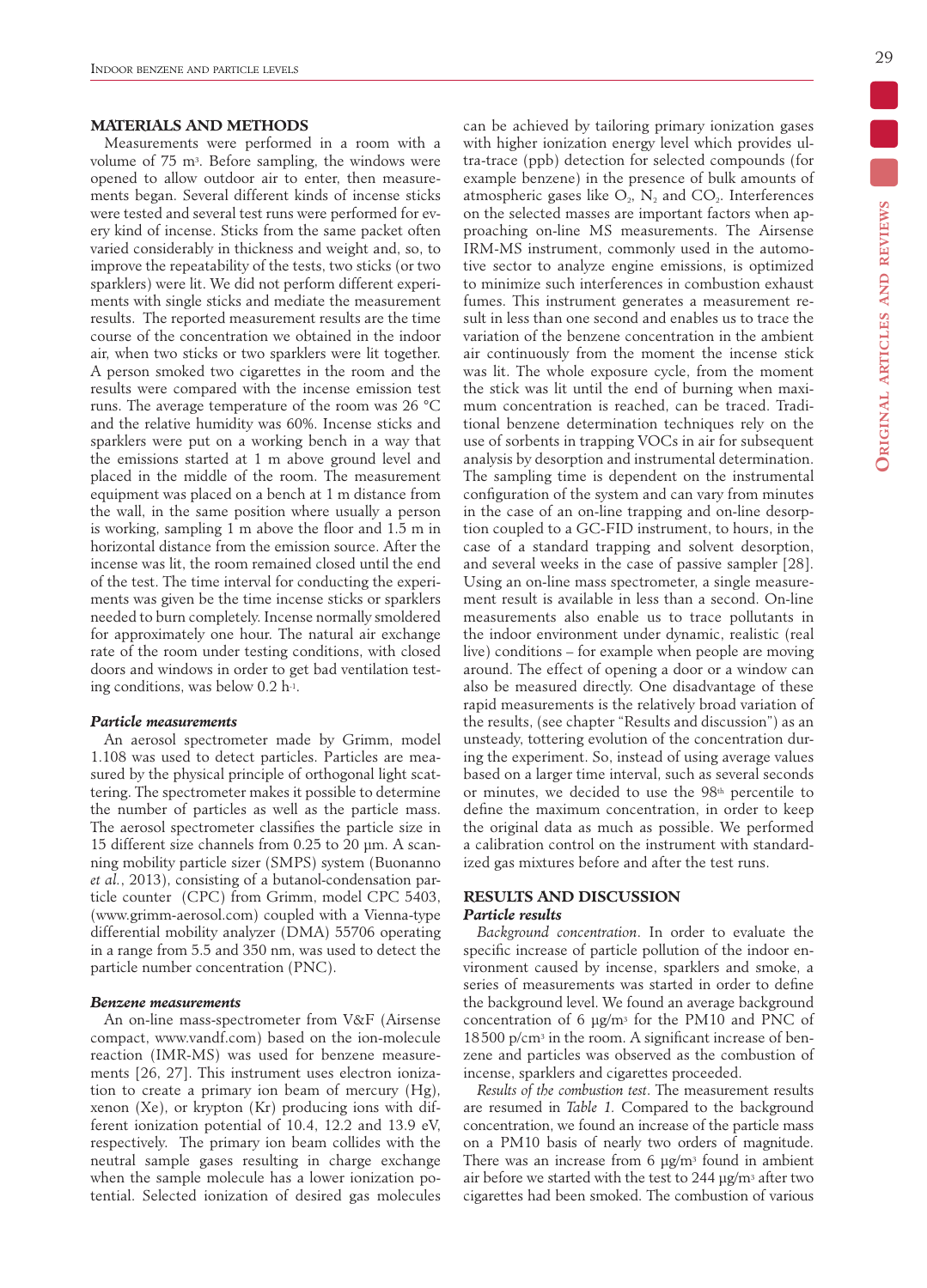# **Table 1**

Particle and benzene measurement results

| <b>Source</b>       | <b>Particle number concentration</b><br>PNC(p/cm <sup>3</sup> ) | <b>PM10</b><br>$(\mu g/m^3)$ | Benzene 98 <sup>th</sup> percentile<br>$(\mu g/m^3)$ |
|---------------------|-----------------------------------------------------------------|------------------------------|------------------------------------------------------|
| Ambient air         | 18 500                                                          | 6                            | 5                                                    |
| Incense 1, vanilla  | 173 700                                                         | 342                          | 42                                                   |
| Incense 2, cedar    | 144 000                                                         | 247                          | 53                                                   |
| Incense 3, incense  | 126 600                                                         | 339                          | 205                                                  |
| Incense 4, cinnamon | 138 100                                                         | 211                          | 12                                                   |
| Sparkler            | 114 800                                                         | 298                          | 79                                                   |
| Cigarette smoke     | 116 500                                                         | 244                          | 18                                                   |
|                     |                                                                 |                              |                                                      |

incenses, incense 1 with vanilla, incense 2 with cedar, incense 3 with cinnamon and incense 4 with incense flavor, showed concentrations of PM10 ranging between 247 μg/m3 for the cedar incense and 342 μg/m3 for the vanilla incense. The concentration of PM10 after the ignition of the sparklers was found to be 298 μg/m3.

The total particle number increased by a factor close to ten compared to the background level of ambient air we typically find in an urbanized, road traffic influenced area. The smoke of two cigarettes increased the PNC to 116500 p/cm<sup>3</sup>. Incense sticks ranged between 124600 p/cm3 for incense with incense flavor and 173700 p/cm3 for vanilla incense. Ignition of the sparklers resulted in an indoor air concentration of 114800 p/cm3. The particle size distribution we obtained in the indoor air when incense stick 2, sparklers and cigarettes were lit, is resumed in *Figure 1*. Independently from the source, we obtained a nearly monodispers particle number distribution, typical for combustion sources [21] showing a main mode around 100 nm.

In general, independent of the particle dimension, we registered an increase of the particle concentration. If we consider only the very small particles  $( $10 \text{ nm}$ ),$ however, we find even higher levels in the ambient air before lightning sticks or sparklers. The small particles present in ambient air can be removed by aggregation to bigger aerosol particles released by burning incense. This process leads to a change in the aerosol particlesize distribution. Incense burning emits particles with a relatively close size distribution, the mean particle diameter being close to 100 nm. Cigarette smoke leads to a wider particle size distribution, while sparklers are somehow between. The mean diameter in all three cases was between 60 and 100 nm and the resulting PM10 load in the indoor air was considerably higher that the action value/limits proposed in guidelines (rapid action value for PM10 75  $\mu$ g/m<sup>3</sup> and 15  $\mu$ g/m<sup>3</sup> annual mean [29] and 20 μg/m<sup>3</sup> on an annual mean and 50 μg/m<sup>3</sup> on an 24-hour mean basis for PM10 in *WHO Air quality guidelines* (AQGs) [30].



#### **Figure 1**

Particle size distribution in ambient air after incense stick 2, sparklers and cigarettes were lit.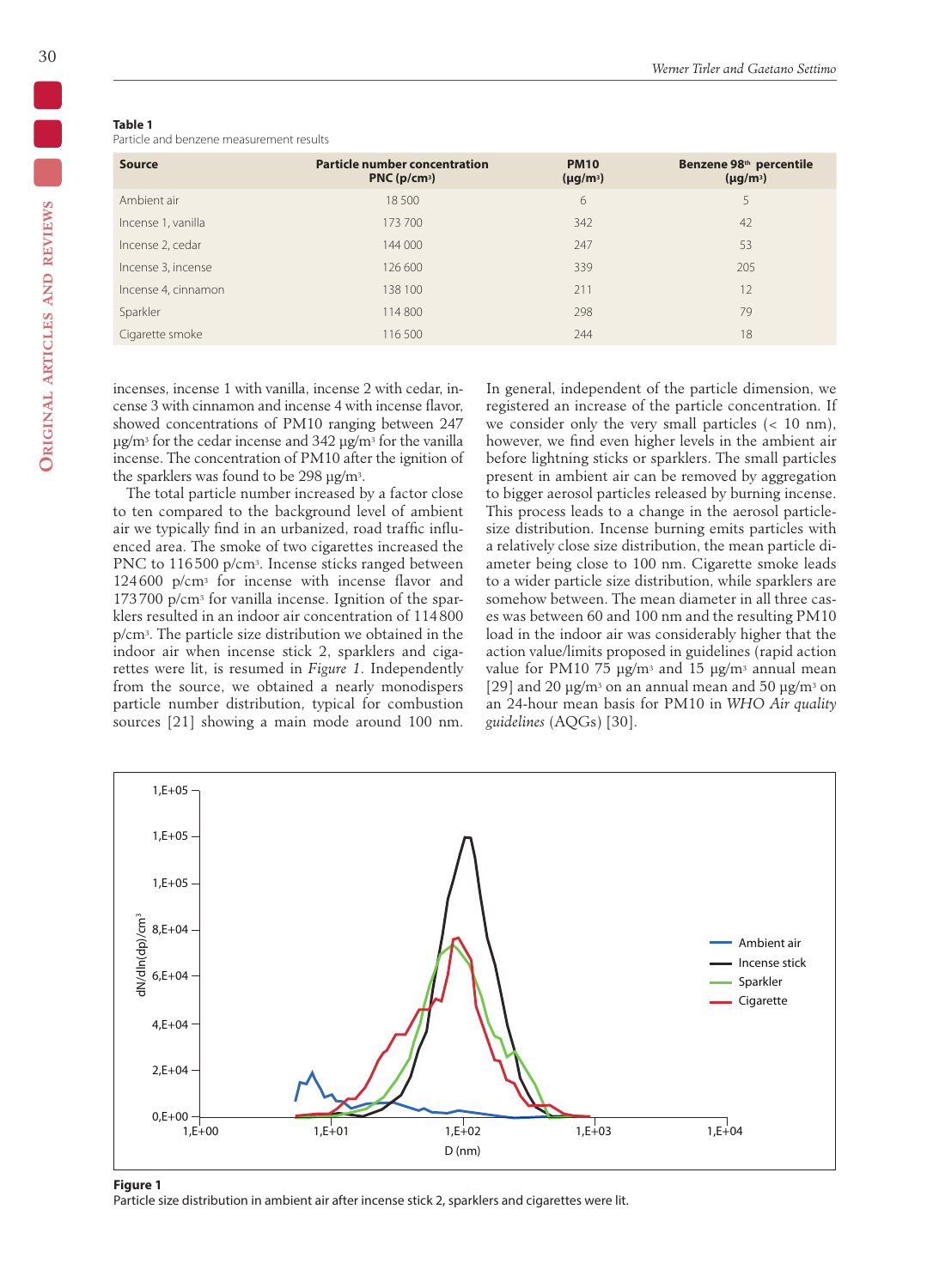

#### **Figure 2**

Time trend of the benzene concentration produced by burning incense flavor incense.



#### **Figure 3**

Time trend of the benzene concentration produced by burning cinnamon flavor incense.

#### *Benzene measurement results*

*Background concentration*. During our tests, benzene was already present in the outdoor air at background levels at a concentration of 2 to 5  $\mu$ g/m<sup>3</sup>.

*Results of the combustion test*. The burning of various types of incenses leads to different maximal benzene indoor concentrations. As reported in *Table 1*, we found values from 12 to 205 µg/m<sup>3</sup> (always expressed as 98th percentile values) in the indoor air after burning incense. The use of an on-line measurement system enabled us to trace the time trend of the benzene concentration in air. As reported in *Figures 2, 3 and 4*, no average concentration was determined but, rather, the evolution of the concentration from when burning started can be monitored. In *Figure 2,* related to incense 1 (incense flavor), we observed an increase of the benzene concentration from background levels to a remarkable concentration of approximately 205 µg/m3. Not all incense sticks produce such high, dangerous benzene concentrations. In *Figure 3*, incense 2 (cinnamon flavor) showed only a slight increase from background levels after burning for one hour and an end concentration of 12 µg/m3 was observed. In *Figure 4*, the time trend after burning incense stick 3 (cedar flavor) is visible in the first part. Then, we observed how the benzene concentration went down to background levels after we opened the windows and ventilated the room. In the second part of *Figure 4*, we observed how the benzene concentration rose again, starting from background level, when a sparkler was lit in the room with closed windows.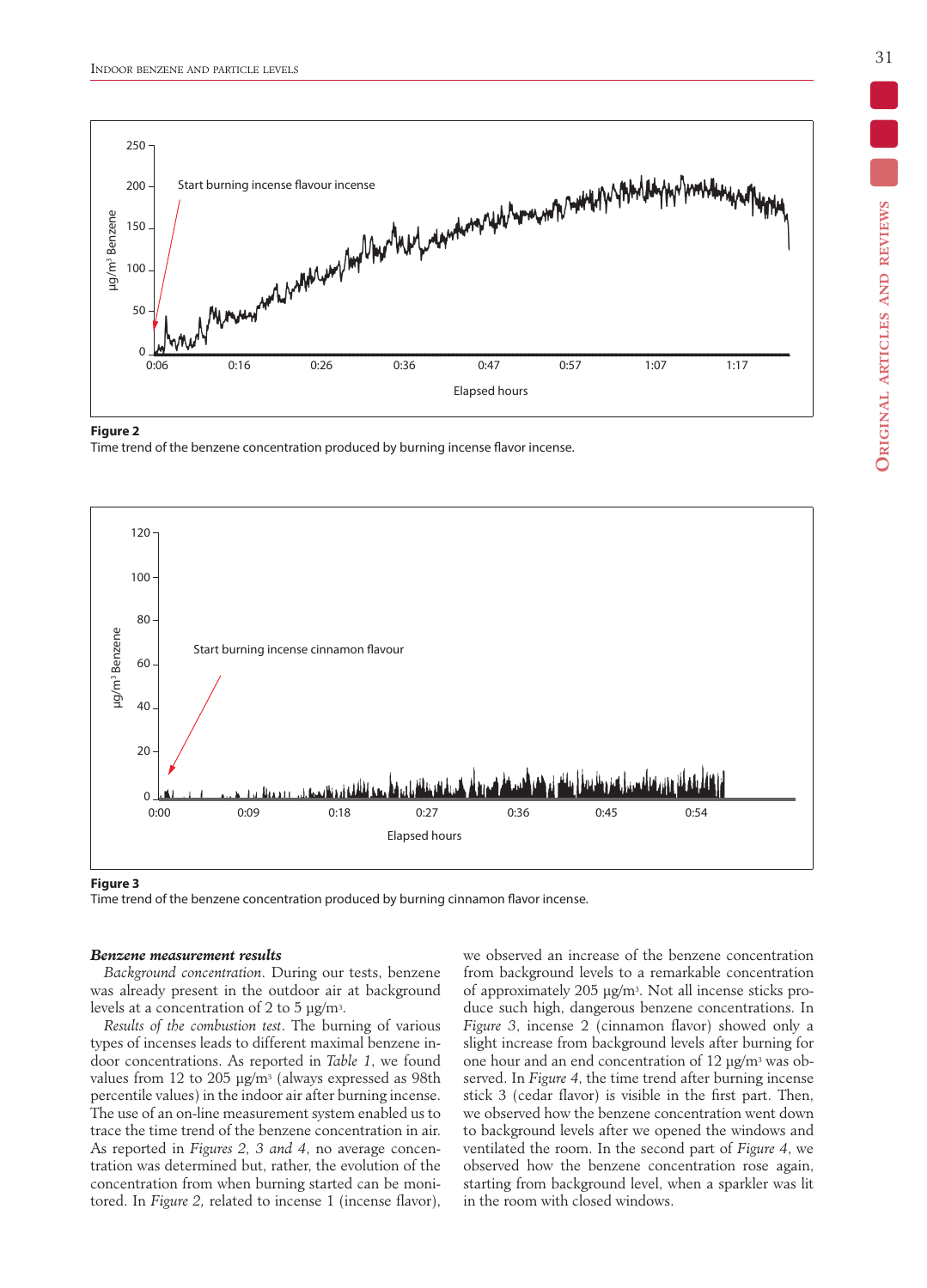

#### **Figure 4**

Time trend of the benzene concentration observed after burning cedar flavor incense, then changing the air by opening the windows and afterwards burning a sparkler.

## **CONCLUSIONS**

Incense, cigarettes and sparklers, once lit, produce considerable indoor air particle pollution. Regardless of which of them is lit, the resulting PNC is around 100000 to 200000 particles per cm3 at the end and, on a PM10 basis, we found from 200 to 300 µg/m3. Regarding benzene emissions, a quite different picture resulted. Various incense sticks gave completely different results. One caused a small increase of the benzene concentration in the air, just slightly above background levels of ambient air, whereas another produced a considerable concentration of more than 200  $\mu$ g/m<sup>3</sup> of benzene in the test room. The proposed method of on-line measurement of the benzene concentration enabled us to track how the emissions influence the indoor air quality in a simple, fast way. By applying this technique, several different incense sticks were tested in one working day and the results were immediately available. Since various incense sticks gave a completely different indoor benzene concentration, the proposed on-line mass spectrometric method helped to quickly identify those which are potentially harmful.

## **References**

- 1. Settimo G. Inquinamento dell'aria in ambienti confinati: orientamenti e valutazioni in campo nazionale e comunitario. In: Fuselli S, Musmeci L, Pilozzi A, Santarsiero A, Settimo G per il Gruppo di Studio Nazionale sull'Inquinamento Indoor (Ed.). *Workshop. Problematiche relative all'inquinamento indoor: attuale situazione in Italia*. Istituto Superiore di Sanità, Roma, 25 giugno 2012. Atti. Roma: Istituto Superiore di Sanità; 2013. (Rapporti IS-TISAN, 13/39).
- 2. Wolkoff P. Indoor air pollutants in office environments. Assessment of comfort, health, and performance. *Intern J Hyg Environ Health* 2013;216:371-94.
- 3. Lofroth G, Stensman C, Brandhorst-Satzkorn M. Indoor sources of mutagenic aerosol particulate matter. Smok-

Efforts in order to promote a greater public awareness of this kind of indoor pollution should be addressed. The setting up of proper information campaigns, putting in evidence the possible risks related to the use of these products, should help prevent negative health effects.

## *Acknowledgements*

Annalisa Marzocca (Department of Chemistry, University of Bari) and Giovanni Ziemacky (Italian National Health Institute, Rome) are greatly acknowledged for their assistance during the experiments. We would also like to thank Ms Angela Roberts for language assistance.

## *Conflict of interest statement*

There are no potential conflicts of interest or any financial or personal relationships with other people or organizations that could inappropriately bias conduct and findings of this study.

*Received* on 19 May 2014. *Accepted* on 10 February 2015.

> ing, cooking and incense burning. *Mutat Res Gen Toxicol* 1991;261:21-8.

- 4. Buonanno G, Morawska L, Stabile L. Particle emission factors during cooking activities. *Atm Environ*  2009;43:3235-42.
- 5. Jetter JJ, Guo Z, McBrian JA, Flynn MR. Characterization of emissions from burning incense. *Sci Tot Environ* 2002;295:51-67.
- 6. Ho CK, Tseng WR, Yang CY. Adverse respiratory and irritant health effects in temple workers in Taiwan. *J Toxicol Environ Health Part A* 2005;68:1465-70.
- 7. Lin TC, Chang FH, Hsieh JH, Chao HR, Chao MR. Characteristics of polycyclic aromatic hydrocarbons and total suspended particulate in indoor and outdoor atmo-